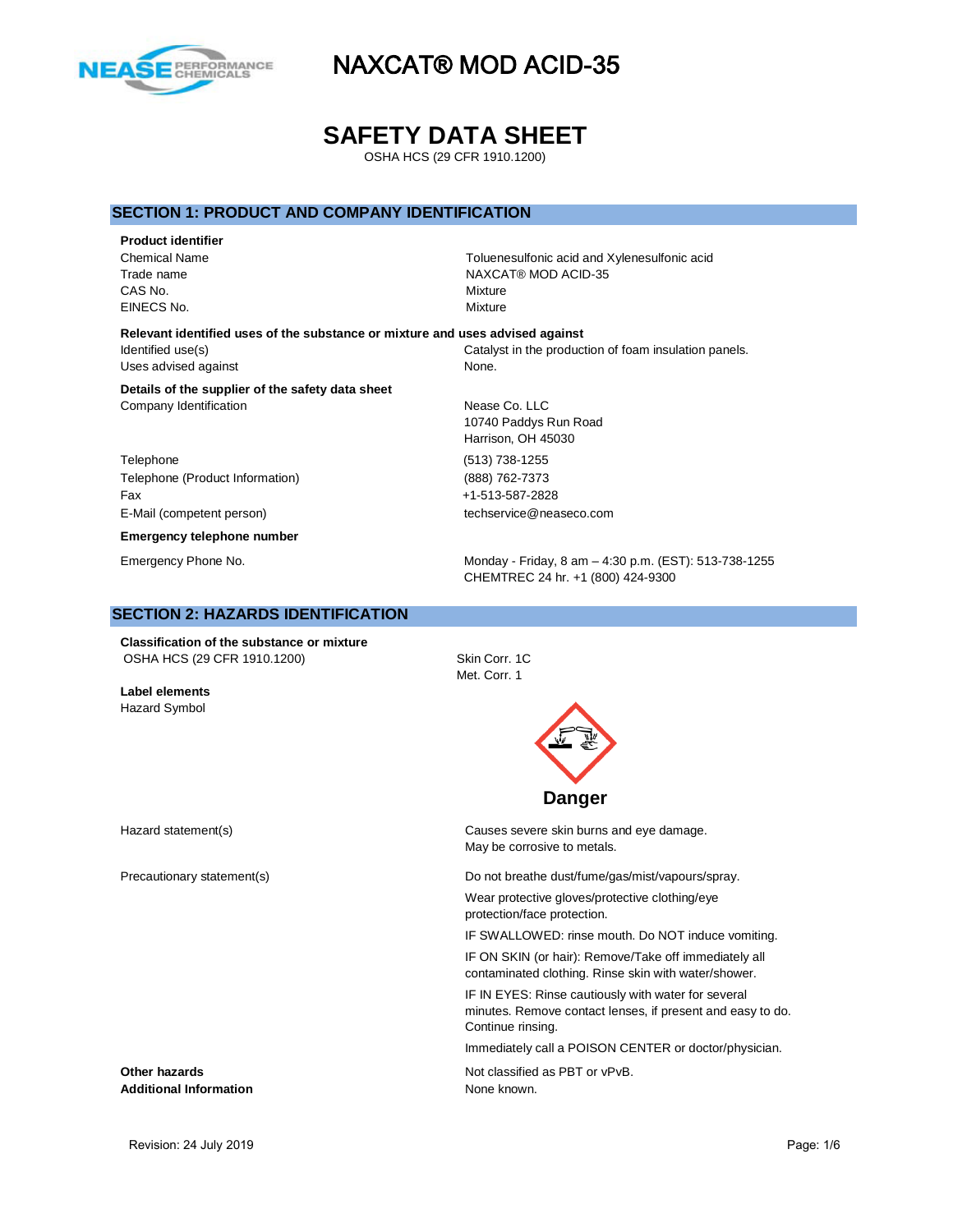# **SECTION 3: COMPOSITION/INFORMATION ON INGREDIENTS**

| Hazardous ingredient(s)   | $%$ W/W | CAS No.               | Hazard statement(s)                                                                                   |
|---------------------------|---------|-----------------------|-------------------------------------------------------------------------------------------------------|
| o, p-Toluenesulfonic acid | 61%     | $88-20-0$<br>104-15-4 | Causes severe skin burns and eye damage. Causes serious eye<br>damage.                                |
| Xylenesulfonic acid       | 31%     | 25321-41-9            | May be corrosive to metals. Causes severe skin burns and eye<br>damage.<br>Causes serious eye damage. |
| Sulfuric acid             | $2\%$   | 7664-93-9             | Causes severe skin burns and eye damage.                                                              |

**Additional Information -** Substances in the product which may present a health or environmental hazard, or which have been assigned occupational exposure limits, are detailed below.:

- Toluene (CAS No. 108-88-3) <1%

- Xylene (CAS No. 1330-20-7) <1%

# **SECTION 4: FIRST AID MEASURES**



| Description of first aid measures                                             |                                                                                                                                             |
|-------------------------------------------------------------------------------|---------------------------------------------------------------------------------------------------------------------------------------------|
| Inhalation                                                                    | Remove to fresh air and keep at rest in a position<br>comfortable for breathing. If symptoms occur obtain<br>medical attention.             |
| <b>Skin Contact</b>                                                           | Wash with plenty of soap and water. If skin irritation occurs,<br>get medical advice/attention.                                             |
| Eye Contact                                                                   | Remove any contact lenses. Rinse cautiously with water for<br>several minutes. If eye irritation persists, get medical<br>advice/attention. |
| Ingestion                                                                     | Rinse mouth. Do not induce vomiting. Seek medical<br>treatment.                                                                             |
| Most important symptoms and effects, both acute<br>and delayed                | None                                                                                                                                        |
| Indication of the immediate medical attention and<br>special treatment needed | None                                                                                                                                        |

# **SECTION 5: FIRE-FIGHTING MEASURES**

**SECTION 6: ACCIDENTAL RELEASE MEASURES**

| <b>Extinguishing media</b>                            |                                                                                                         |
|-------------------------------------------------------|---------------------------------------------------------------------------------------------------------|
| -Suitable Extinguishing Media                         | Extinguish with waterspray, dry chemical, sand or carbon<br>dioxide.                                    |
| -Unsuitable Extinguishing Media                       | None anticipated.                                                                                       |
| Special hazards arising from the substance or mixture |                                                                                                         |
| <b>Advice for fire-fighters</b>                       | Fire fighters should wear complete protective clothing<br>including self-contained breathing apparatus. |

| Personal precautions, protective equipment and<br>emergency procedures | Put on protective equipment before entering danger area. |
|------------------------------------------------------------------------|----------------------------------------------------------|
| <b>Environmental precautions</b>                                       | Do not allow to enter drains, sewers or watercourses.    |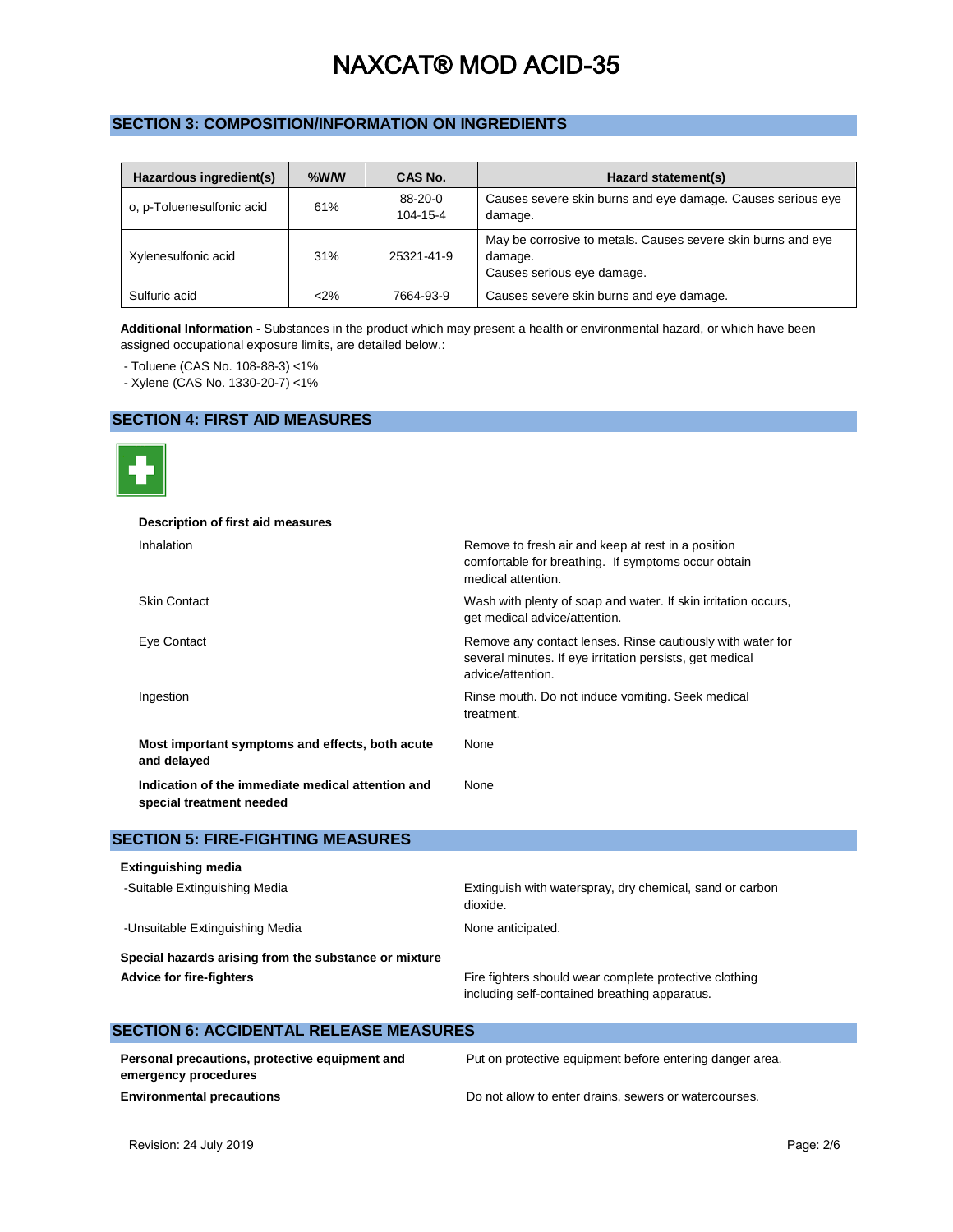**Methods and material for containment and cleaning up** Contain spillages with sand, earth or any suitable adsorbent material. Transfer to a container for disposal or recovery.

**Reference to other sections** See Section: 8 and 13 Additional Information **None.** None.

### **SECTION 7: HANDLING AND STORAGE**

**Precautions for safe handling Do not get in eyes, on skin, or on clothing.** 

**Conditions for safe storage, including any incompatibilities**

-Storage Temperature **Storage Temperature** Store at room temperature.

-Incompatible materials **Attacks many metals. Keep away from oxidising agents**.

**Specific end use(s) Catalyst in the production of foam insulation panels. In** compliance with the conditions described in the annex to this safety data sheet.

# **SECTION 8: EXPOSURE CONTROLS/PERSONAL PROTECTION**

#### **Occupational Exposure Limits**

|                   |                | LTEL (8 hr TWA ppm) |                    | STEL (ppm)  |             |                 |
|-------------------|----------------|---------------------|--------------------|-------------|-------------|-----------------|
| <b>SUBSTANCE.</b> | <b>CAS No.</b> | PEL (OSHA)          | <b>TLV (ACGIH)</b> | PEL (OSHA)  | TLV (ACGIH) | Note:           |
| Sulphuric acid    | 7664-93-9      | mq/m <sup>3</sup>   | ----               | ----        | ----        |                 |
| Toluene           | 108-88-3       | 200                 | 20                 | 300 ceiling | ----        | 500 10min, peak |
| Xylene            | 1330-20-7      | 100                 | 100                | $\cdots$    | 150         |                 |

#### **Recommended monitoring method** NIOSH 5043, NIOSH 7903, and NIOSH 1501

**Exposure controls**

#### **Personal protection equipment**





**Appropriate engineering controls** Local exhaust required. In compliance with the conditions described in the annex to this safety data sheet.

Eye/face protection The following to be used as necessary: Goggles giving complete protection to eyes. Full face shield.

Skin protection (Hand protection/ Other) The following to be used as necessary: Gloves (Neoprene or Natural rubber). Chemical protection suit. Wear safety or chemical resistant shoes or boots. Check with protective equipment manufacturer's data.

Respiratory protection Not normally required.



Thermal hazards Use gloves with insulation for thermal protection, when needed.

**Environmental Exposure Controls In compliance with the conditions described in the annex to this safety** data sheet.

### **SECTION 9: PHYSICAL AND CHEMICAL PROPERTIES**

**Information on basic physical and chemical properties**

Appearance Liquid Colour **Amber / Brown** Odour Threshold (ppm) Not available.

Odour **Perceptible odour.** Toluene-like.

Revision: 24 July 2019 **Page: 3/6** Page: 3/6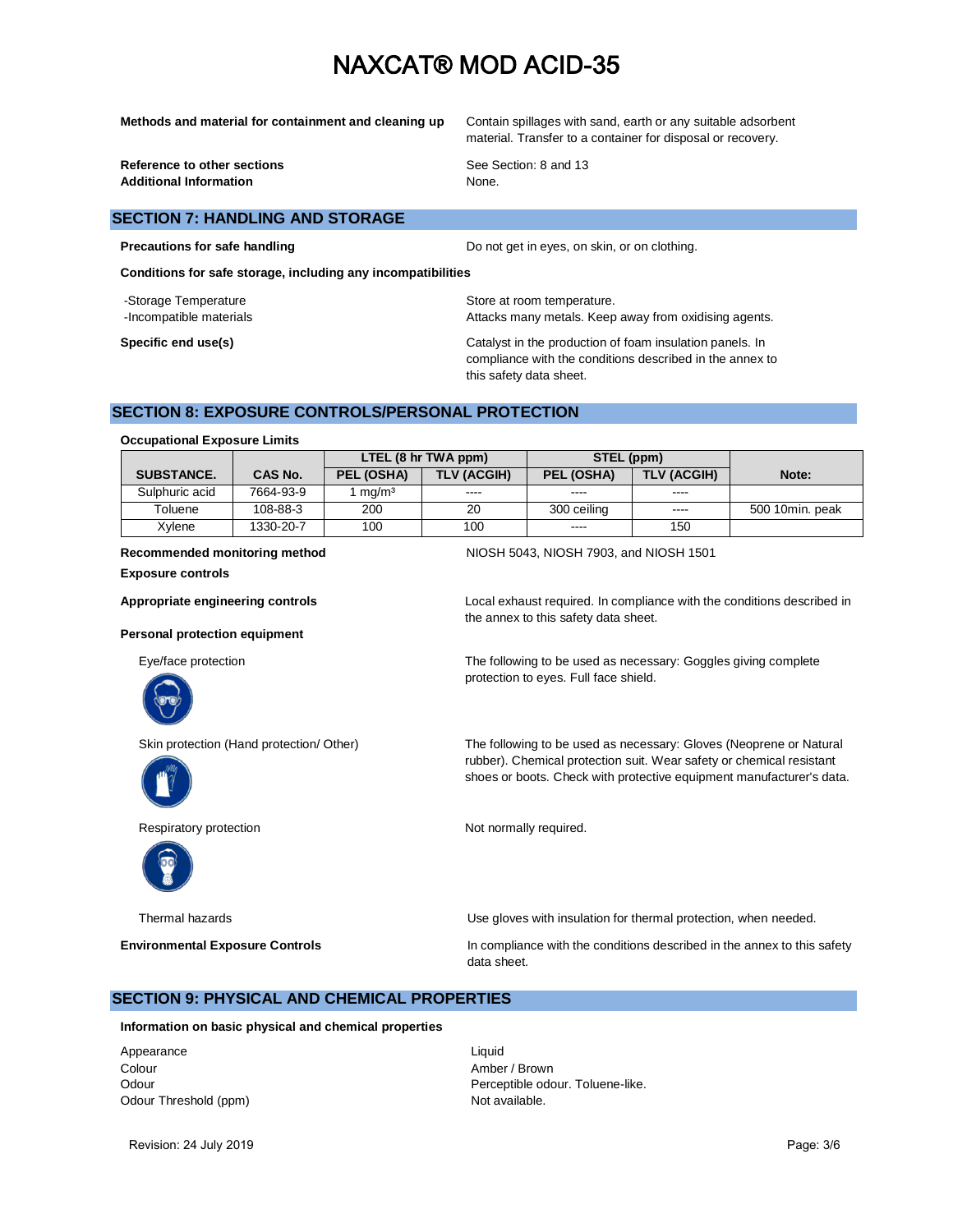pH (Value)  $\leq 1$ <br>Melting Point (°C) / Freezing Point (°C)  $\leq 15$ Melting Point (°C) / Freezing Point (°C) Boiling point/boiling range (°C): 182 - 223 Flash Point (°C)  $>200$  [Open cup] Evaporation rate **Not available**. Flammability (solid, gas) Not applicable. Explosive limit ranges Not available. Vapour Pressure (Pascal) ≈3000 Vapour Density (Air=1) >1 Density (g/ml)  $\approx$  1.3 Solubility (Water) 2008 1155 g/L Solubility (Other) Not available. Partition Coefficient (n-Octanol/water) <0.1 (log P) Auto Ignition Temperature (°C) <br>
>465 Decomposition Temperature (°C) Not available. Kinematic Viscosity (cSt) @ 40°C ≈166 Explosive properties and the set of the set of the Not explosive. Oxidising properties **Not oxidising.** Not oxidising.

**Other information Not available.** 

# **SECTION 10: STABILITY AND REACTIVITY**

**Reactivity Reactivity Stable under normal conditions. Chemical stability** Stable. **Possibility of hazardous reactions** None anticipated. **Conditions to avoid Incompatible materials**

Incompatible materials. **Oxidizers** Hazardous Decomposition Product(s) **Carbon monoxide, Carbon dioxide, Sulphur oxides, Acrid** smoke.

# **SECTION 11: TOXICOLOGICAL INFORMATION**

**Information on toxicological effects**

Toluene-4-sulphonic acid (CAS No. 104-15-4)

**Acute toxicity** -Ingestion LD50 (rat): 1104mg/kg -Inhalation Not available. -Dermal LD50 (rabbit): >2000 mg/kg (New Zealand White) *Corrosive* (Skin and Eyes) **Repeated dose toxicity (sub-acute to chronic)** NOAEL (rat) :  $\geq$  500 mg/kg (Wistar) **Mutagenicity** Negative. **Carcinogencity Carcinogencity NOAEL** (rat): > 240 mg/kg (Fischer 344)

Xylenesulphonic acid (CAS No. 25321-41-9) **-**See Section: Toluene-4-sulphonic acid (CAS No. 104-15-4)

Sulphuric acid (CAS No. 7664-93-9)

LD50 (rat) : 2140 mg/kg LC50 (rat): 0.37-0.42 mg/l No data. **Non-irritant.** (rabbit) Skin sensitisation has been reported in humans. **No data. No data.** Some evidence ofweak carcinogenetic activity. (rat)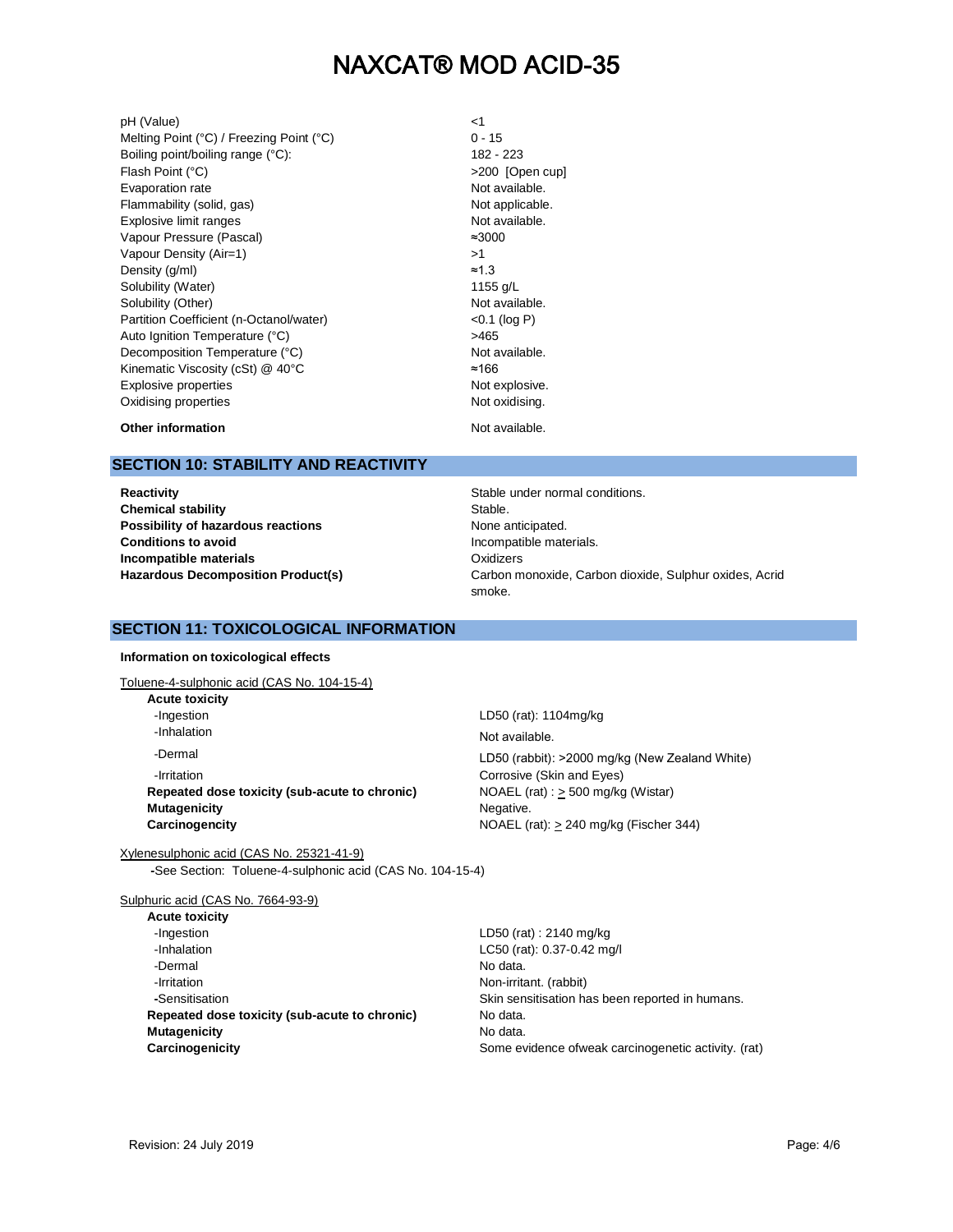IARC Classification: Group 1. ACGIH: Group 2A Suspected Human Carcinogen NTP: Listed (Strong inorganic acid mists containing sulphuric acid) **Developmental impairment** NOAEL: 20 mg/m<sup>3</sup> (rabbit) (New Zealand White) NOEL: 20 mg/m<sup>3</sup> (rabbit) (New Zealand White)

#### **Other information** None known.

# **SECTION 12: ECOLOGICAL INFORMATION**

#### **Toxicity**

#### **Acute toxicity**

Toluene-4-sulphonic acid (CAS No. 104-15-4) EC50: 70 mg/l (72 hour) (*Desmodesmus subspicatus*) NOEC: 44.8 mg/l (72 hour) (*Desmodesmus subspicatus*) LC50: >500 mg/l (96 hour) (*Leuciscusidus melanotus*) EC50: >103 mg/l (48 hour) (*Daphnia magna*)

> LC50: 42.0 mg/l (96 hour) (*Gambusia affinis*) EC50: 29.0 mg/l 24 hour(s) (*Daphnia magna*)

Xylenesulphonic acid (CAS No. 25321-41-9) See Also Section: Toluene-4-sulphonic acid

Sulphuric acid (CAS No. 7664-93-9) EC50: 42.5 mg/l (48 hour) (*Pandalus montagui*)

#### **Persistence and degradability -**

Toluene-4-sulphonic acid (CAS No. 104-15-4) Readily biodegradable. Xylenesulphonic acid (CAS No. 25321-41-9) Readily biodegradable. Sulphuric acid (CAS No. 7664-93-9) Not readily biodegradable.

#### **Bioaccumulative potential -**

Toluene-4-sulphonic acid (CAS No. 104-15-4) The substance has low potential for bioaccumulation. Xylenesulphonic acid (CAS No. 25321-41-9) The substance has low potential for bioaccumulation. Sulphuric acid (CAS No. 7664-93-9) The substance has no potential for bioaccumulation.

**Mobility in soil Mobility in soil.** The product has high mobility in soil. **Results of PBT and vPvB assessment** Not classified as PBT or vPvB. **Other adverse effects** and the state of the None known.

## **SECTION 13: DISPOSAL CONSIDERATIONS**

**Waste treatment methods** Disposal should be in accordance with local, state or national legislation.Consult an accredited waste disposal contractor or the local authority for advice.

**Additional Information** None known.

# **SECTION 14: TRANSPORT INFORMATION**

### **DOT (DEPARTMENT OF TRANSPORTATION)** UN number 2586 Proper Shipping Name **ARYLSULFONIC ACIDS, LIQUID**

Transport hazard class(es) 8 Packing Group **III** Hazard label(s) 8 Environmental hazards No. Special precautions for user None known.

**Land transport (ADR/RID)** UN number 2586

Transport hazard class(es) 8 Packing Group **III** Marine Pollutant No.

with not more than 5% free sulphuric acid

#### Proper Shipping Name **ARYLSULPHONIC ACIDS, LIQUID**

with not more than 5% free sulphuric acid

Revision: 24 July 2019 Page: 5/6